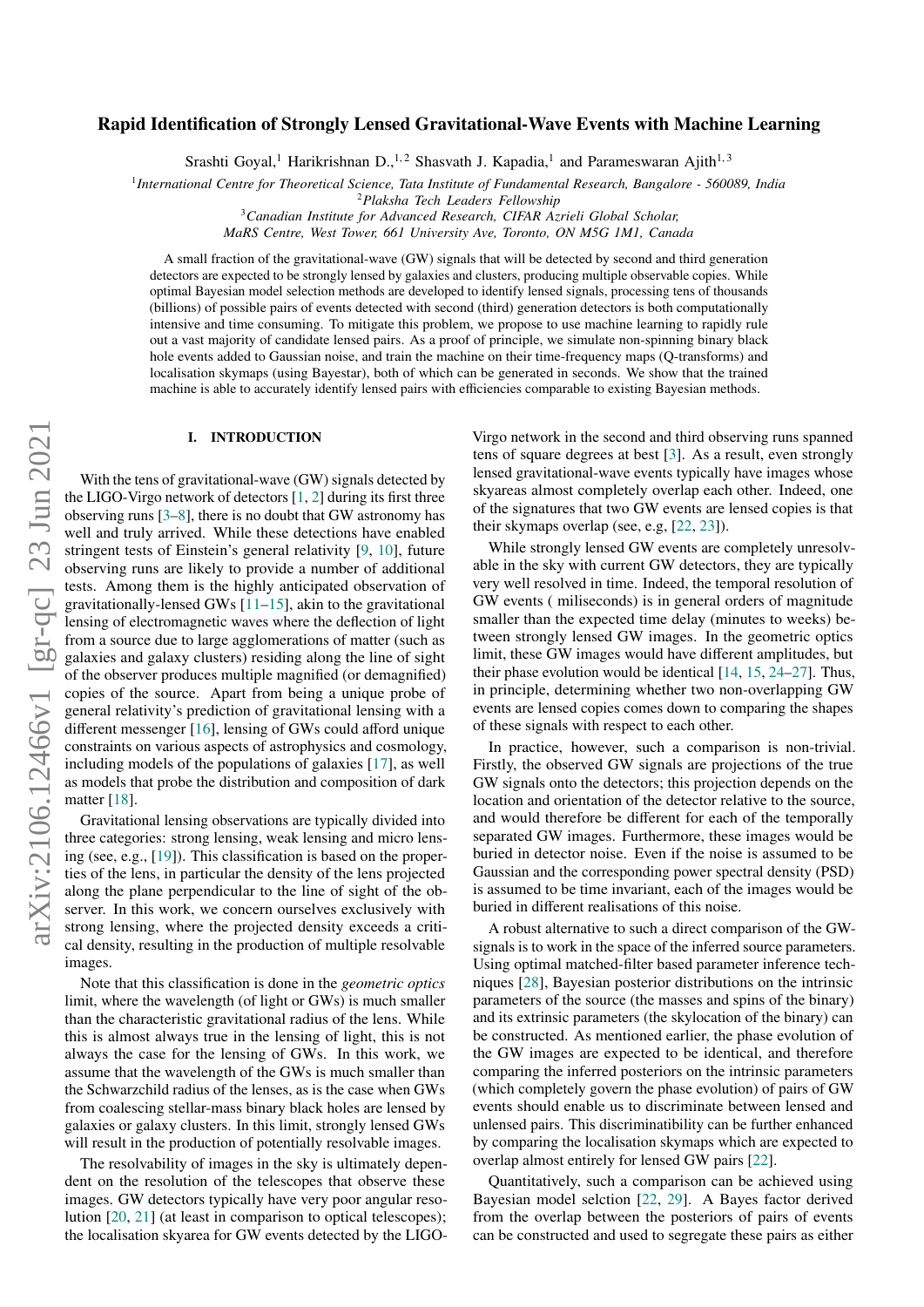lensed and unlensed. However, evaluating this discriminator is computationally expensive and time consuming. Bayesian parameter inference of BBH events can take hours to days. Additionally, constructing the Bayes factor can take up to a few minutes per event, and the number of such evaluations will grow as the square of the number GW events. This makes the estimation of the Bayes factor computationally challenging when large numbers of BBH events are expected to be detected in future observing runs.

Current estimates of the rate of stellar-mass binary blackhole (BBH) mergers [\[30\]](#page-9-21) suggest that hundreds of BBH events are expected to be detected in LIGO-Virgo-Kagra's next observing run (O4). Among these GW detections, up to a percent could be lensed copies of each other [\[31,](#page-9-22) [32\]](#page-9-23), suggesting that there is a non-trivial chance that the first confirmed detection of a lensed GW pair could occur in O4. However, identifying such lensed pairs would require constructing  $O(10^2)$  posteriors on the GW events' source-parameters and  $O(10^4)$  Bayes factors.

These numbers will get significantly larger with observing runs beyond O4, and astronomically large by the time the third generation (3G) network of ground-based detectors [\[33–](#page-9-24) [35\]](#page-9-25) completes its observations. The 3G network is expected to observe  $O(10^5 - 10^6)$  events, of which ~ 0.3% could be strongly lensed [\[32\]](#page-9-23). Therefore,  $O(10^5 - 10^6)$  event posteriors, and  $\ddot{O}(10^{10} - 10^{12})$  Bayes factors, would need to be evaluated.

This motivates the need to come up with a method to conduct a preliminary segregation of pairs of GW events to rapidly "weed out" the vast majority of unlensed pairs. In this work, we propose to use machine learning algorithms, trained on time-frequency maps of the detector strain time series [\[36\]](#page-9-26) and the (rapidly estimated) localisation skymaps [\[37\]](#page-9-27), from both lensed and unlensed pairs of GW events, to construct a statistic to discriminate between lensed and unlensed pairs. Using synthetic, non-spinning BBH signals - both lensed and unlensed injected in Gaussian noise, we show that our machine-learningbased statistic, performs almost as well as the optimal Bayes factor statistic described above, while reducing the computation time by orders of magnitude. The significant reduction in evaluation time is a direct consequence of the fact that timefrequency maps and localisation skymaps can be constructed in seconds, in constrast to GW inference posteriors which take hours to days to sample.

The rest of this paper is organized as follows. Section [II](#page-1-0) summarizes the evaluation of the optimal Bayes factor statistic, introduces the machine learning algorithms we use, and delineates their training and validation. Section [III](#page-6-0) describes our results in distinguishing between lensed and unlensed GW event pairs and compares them with the performance of the posterior overlap statistic. Section [IV](#page-7-0) summarizes this work and discusses its potential benefits.

# <span id="page-1-0"></span>II. METHOD

### A. The posterior overlap statistic

Let  $d(t)$  be the detector strain time series which is known to contain a gravitational wave signal  $h(t, \vec{\theta})$  with shape (intrinsic and extrinsic) parameters  $\vec{\theta}$ , as well as one realisation of stochastic Gaussian noise as characterized by its power spectral density  $S_n(f)$ . A Bayesian inference of  $\vec{\theta}$  from  $d(t)$  can be

achieved by sampling the posterior distribution on  $\vec{\theta}$ :

$$
p(\vec{\theta} \mid d) = \frac{p(\vec{\theta})p(d \mid \vec{\theta})}{p(d)} \tag{2.1}
$$

where [\[38\]](#page-9-28):

$$
p(d | \vec{\theta}) \propto \exp [-(d - h | d - h)/2]
$$
 (2.2)

is the Gaussian likelihood,  $p(\vec{\theta})$  is the prior distribution on the source parameters,  $p(d)$  is the evidence, and  $(·)$  symbolises the noise-weighted inner product:

$$
(a \mid b) \equiv 2 \int_{f_{\text{min}}}^{f_{\text{max}}} \frac{\tilde{a}(f)\tilde{b}^*(f)}{S_n(f)} df
$$
 (2.3)

Here,  $\tilde{a}$ ,  $\tilde{b}$  represent the Fourier transform of the time series  $a(t)$ ,  $b(t)$ ; [ $f_{min}$ ,  $f_{max}$ ] is the frequency range over which the inner product is evaluated; and <sup>∗</sup> represents complex conjugation.

Now consider two segments of data,  $d_1(t)$  and  $d_2(t)$ , both of which are known to contain one GW signal each,  $h_1(t)$  and  $h_2(t)$ , respectively. We now wish to determine which of the two hypotheses,  $\mathcal{H}_L$  and  $\mathcal{H}_U$ , is preferred by the data at hand.

 $H_L$  is the hypothesis that  $h_1(t)$  and  $h_2(t)$  are lensed copies of a GW signal originating from a single source. On the other hand,  $\mathcal{H}_U$  is the hypothesis that  $h_1(t)$  and  $h_2(t)$  are signals originating from two distinct, unrelated, sources.

As shown in [\[22\]](#page-9-14), (in the absence of any prior knowledge of which of the hypotheses is preferred), the optimal Bayesian statistic to quantitatively determine the preferred hypothesis is the Bayes factor  $\mathcal{B}_{U}^{L}$ , defined as the ratio of the evidences of the joint data set  $\{d_1, d_2\}$  given each of the hypotheses.

$$
\mathcal{B}_{U}^{L} \equiv \frac{p(\{d_{1}, d_{2}\} \mid \mathcal{H}_{L})}{p(\{d_{1}, d_{2}\} \mid \mathcal{H}_{U})} = \int \frac{p(\vec{\theta} \mid d_{1}) p(\vec{\theta} \mid d_{2})}{p(\vec{\theta})} d\vec{\theta}
$$
(2.4)

This Bayes factor can be evaluated making use of the posteriors  $p(\vec{\theta} | d_1)$  and  $p(\vec{\theta} | d_2)$  estimated from the two data sets  $d_1$  and  $d_2$ , as well as the prior  $p(\vec{\theta})$  employed in the parameter estimation.

# B. Classification with Machine Learning

In the language of machine learning (ML), determining whether a pair of GW events are lensed copies of a single GW event, or unrelated (unlensed) to each other, is a binary classification problem. Using features derived from the data surrounding pairs of GW signals, we can in principle train an ML algorithm to classify them as either lensed or unlensed. In this subsection we first describe the construction of the features we use, the ML algorithms we employ, along with their training, testing and optimisation.

#### *1. Data Representation*

The posterior overlap statistic crucially relies on a timeconsuming way of representing the detector data, viz., the posterior distributions of source parameters inferred from the data surrounding the confirmed GW detections. To bypass this issue, we construct and train a machine learning model which takes as inputs time-frequency maps (*Q-transforms* of the GW event), as well as localisation skymaps (*Bayestar Skymaps*).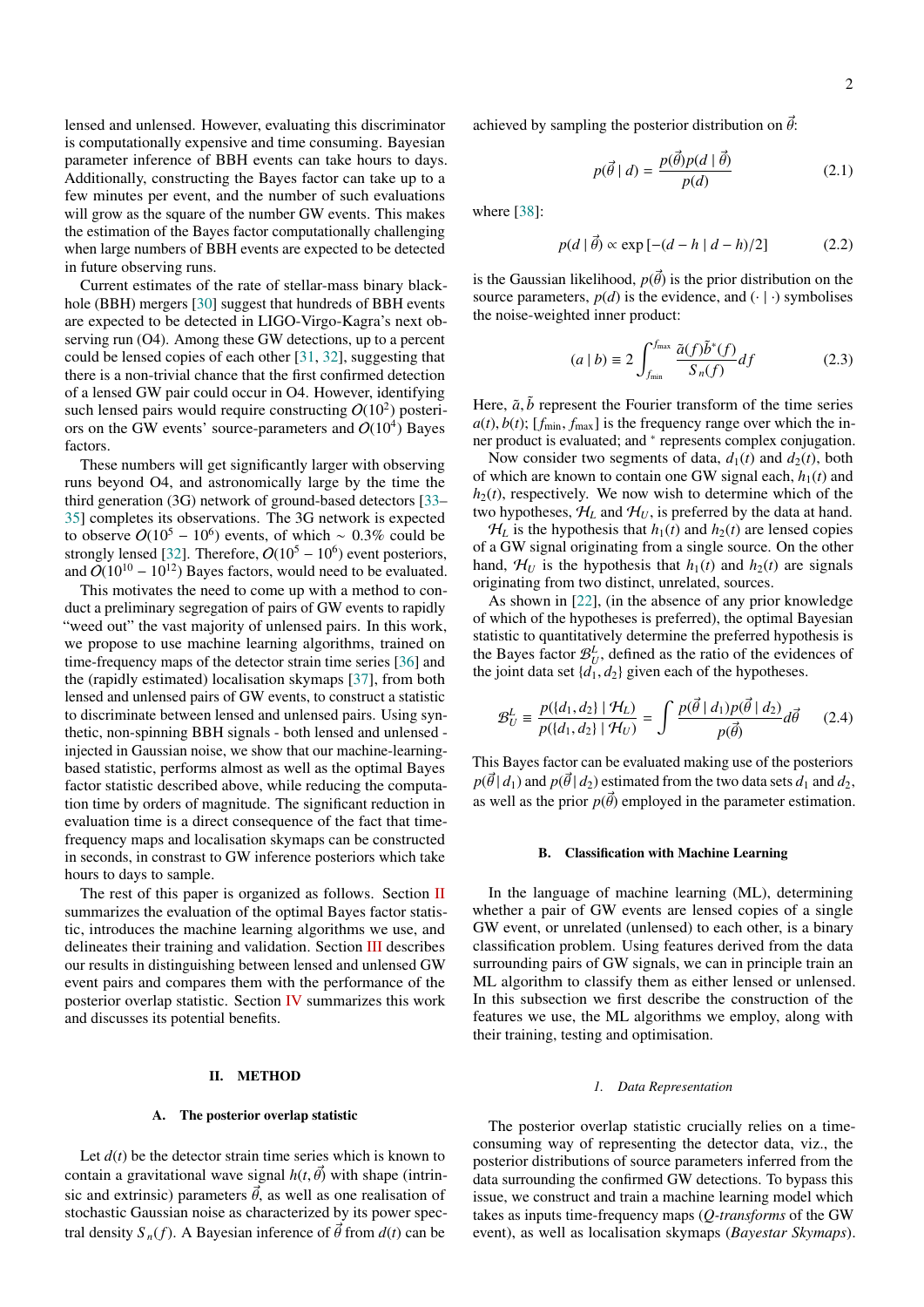Both of these can be produced within seconds, in contrast to sampling the full posterior on the source parameters which can take anywhere from several hours to several days.

*Q-Transforms*: Q-transforms [\[36\]](#page-9-26) are a means by which time-frequency maps of generic transient signals can be produced. This is achieved by first representing the time-frequency plane as a collection of tiles (bins), and then reconstructing these generic signals as a combination of sine-Gaussians defined by their quality factor 'Q'. The choice of 'Q' in each tile is determined from a matched-filter search across multiple 'Q' templates, and the template that produces the largest SNR is selected. Using the corresponding optimal sine-Gaussian, a spectrogram is generated. The time-frequency map is then plotted as colored tiles, where the color represents the so-called "normalized signal-energy", which is proportional to the Qtransform magnitude (and related to the SNR).

As shown in Fig. [1,](#page-3-0) lensed events will have time-frequency maps whose shapes are similar, but whose signal energies across time-frequency tiles will differ in magnitude. This is a direct consequence of the fact that the phase evolution of strongly lensed pairs are expected to be identical, but the amplitudes will differ by a constant factor. On the other hand, unlensed signals will have distinct time-frequency maps with dissimilar shapes in general.<sup>[1](#page-2-0)</sup>

*Bayestar Skymaps*: "Bayestar" [\[37\]](#page-9-27) is the flagship lowlatency skylocalisation software of the LIGO-Virgo-Kagra (LVK) collaboration, used during the LVK's third observing run (O3) to disseminate skymaps in real-time for electromagnetic follow-up of GW events [\[40\]](#page-9-29). These skymaps are produced in seconds, and are found to be comparable to those estimated from a full sampling of the joint posterior distribution of the source parameters. Bayestar exploits the fact that errors in sky localisation and the errors in the inference of the source masses, are semi-independent. Given that this software is exclusively focussed on providing localisation skyareas, it exploits this semi-independence to drastically reduce the dimensionality of the parameter estimation problem by fixing the intrinsic parameter values to those of the maximum likelihood template in the matched filter search that identified the event. It is thus able to evaluate the (dimensionally-reduced) posterior on the extrinsic parameters rapidly, without significant loss in precision.

As shown in Fig. [2,](#page-4-0) lensed events are expected to have overlapping localisation skyareas, by virtue of the poor  $(O(10))$ sq. deg.) angular resolution of ground based GW detectors with respect to the typical angular separation of the images  $(O(1''))$ . On the other hand, unlensed signals will generally have non-overlapping skymaps.

# *2. Data Preparation*

In order to train, optimize, and test our machine learning models, we simulate the lensed and unlensed GW signals, and inject them in Gaussian noise. Our events consist of nonspinning binary black hole mergers detectable by the LIGO-

Virgo network at design sensitivity, where detectability is defined by setting a threshold of 8 on the network SNR.

We follow [\[22\]](#page-9-14) to generate a set of strongly lensed pairs of GW events, where the source BBH mergers follow a wellmotivated distribution of masses and redshifts, and the lenses are assumed to be galaxies that can be modelled as singular isothermal ellipsoids whose parameters are drawn from the SDSS galaxy population catalog [\[41\]](#page-9-32). We generated  $\approx 2800$ detectable lensed event pairs and  $\approx 1000$  unrelated events, which corresponds to half a million unlensed pairs. We subdivide this set into two sets; we use one for training, and the other for validation. For testing, we use another, distinct, set, although the general presciption still follows  $[22]$ <sup>[2](#page-2-1)</sup>. This set consists of  $\approx 300$  lensed pairs and  $\approx 1000$  unrelated events (half a million unlensed pairs). From here on out, we refer to the training and validation data set as "DSTrV", and the testing set as "DSTe".

The waveforms are generated using the approxi-mant IMRPHENOMPv2 [42-[44\]](#page-9-34), as implemented in the LALSIMULATION module of the LALSUITE software package [\[45\]](#page-9-35). The waveforms are then projected onto the LIGO and Virgo detectors using their antenna pattern functions, as implemented in the  $PYCEC$  [\[46\]](#page-10-0) software package.

The detector noise is assumed to be Gaussian, and is generated using the zero-detuned high-power PSDs of Advanced LIGO and Advanced Virgo at their design sensitivities [\[47,](#page-10-1) [48\]](#page-10-2), as implemented in pycbc. The projected waveforms are then added to the detector noise strain to produce the total detector strain time series.

From the time series' surrounding each GW event, we generate Q-transform images for each detector. For events whose primary mass  $m_1 > 60 M_{\odot}$ , we set the range of quality factors to (3, 7); otherwise, we set the range to (4, 10). Further, using the same time series', we use Bayestar to generate the localisation skymaps for all the events.

#### <span id="page-2-2"></span>*3. Feature Construction*

Comparing the shapes of two time-frequency maps can be interpreted as a problem of image recognition, and therefore lends itself nicely to a machine-learning (ML) analysis designed for such problems. Motivated by the fact that the Qtransform based time frequency maps of lensed pairs will have similar shapes (though different signal energies across timefrequency tiles), while unlensed pairs while have dissimilar shapes in general, we superimpose the time-frequency maps of candidate pairs by aligning them along the time axis, which we pass to our machine learning algorithm.

On the other hand, while lensed pairs will have overlapping skymaps and unlensed pairs will not, the *shapes* of these maps are not in general expected to be the same, since the relative position of the two images with respect to the detectors are, in general, different (due to the rotation of the earth). However, GW events' localisation skymaps are probability density functions in the space of right-ascension  $(\alpha)$  and declination  $(\delta)$ . Thus, a skymap can be thought of as a two-dimensional matrix

<span id="page-2-0"></span><sup>&</sup>lt;sup>1</sup> A constant (additive) phase-factor called the Morse-phase, which is an integral multiple of  $\pi/2$  depending on image type, will in general change the coalescence phase of the dominant GW mode [\[26,](#page-9-30) [39\]](#page-9-31). Note that Q-transforms are independent of coalescence phase, and are therefore unaffected by the Morse phase.

<span id="page-2-1"></span><sup>&</sup>lt;sup>2</sup> This data set is chosen for testing because the posterior overlap statistic was already evaluated for the candidate pairs in this set (and reported in [\[22\]](#page-9-14)), which allows for a ready comparison with the ML statistic.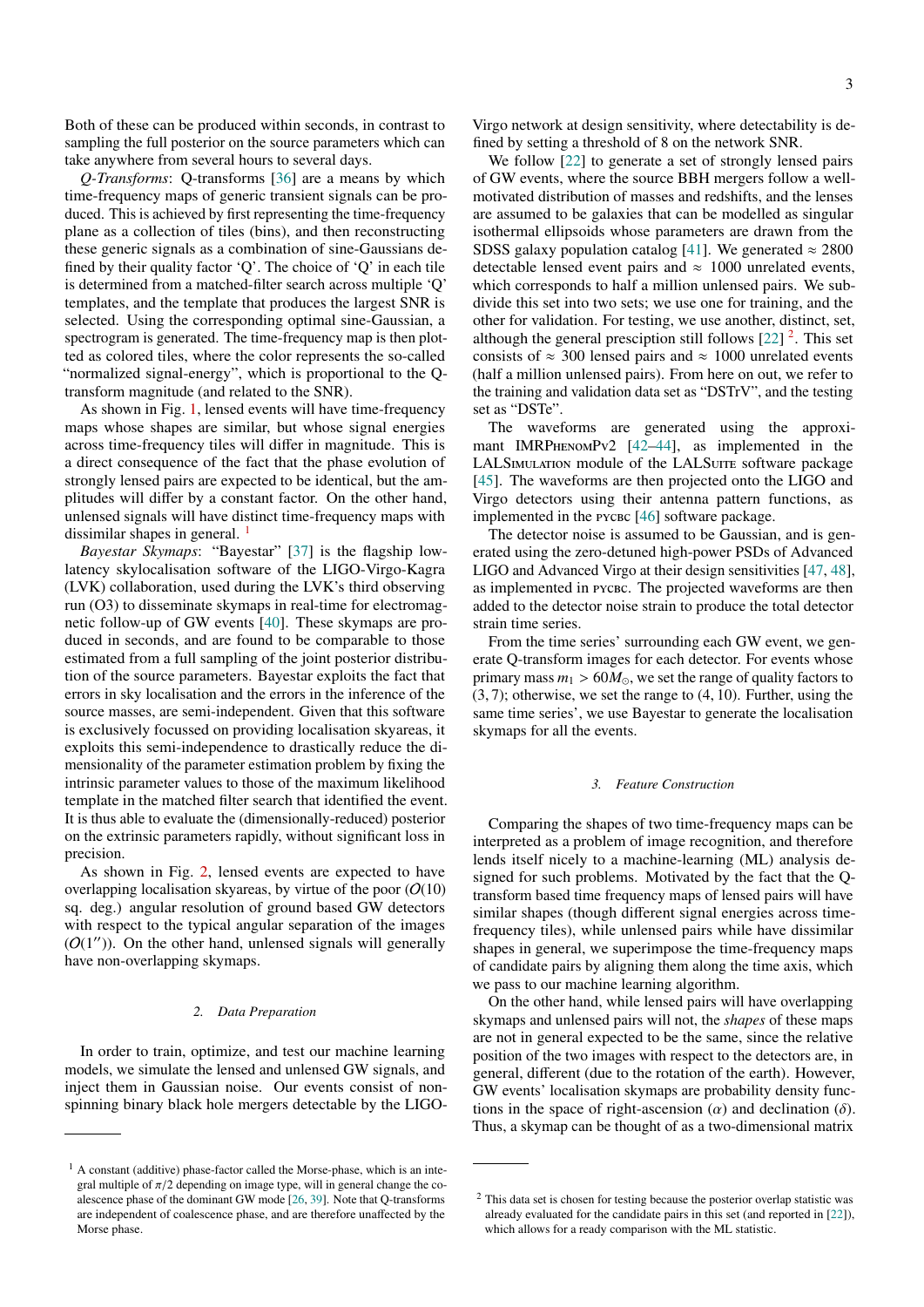

<span id="page-3-0"></span>FIG. 1. *Top Panels*: A pair of lensed GW events detected by the H1 (Hanford) inteferometer at design sensitvity. These events have timefrequency tracks with similar shapes. However, the signal energy in different time frequency bins along their tracks differ with respect to each other. *Bottom Panels*: A pair of unlensed GW events projected detected by the H1 inteferometer at design sensitvity. These events have time-frequency tracks whose shapes are significantly different.

where each element gives the probability density evaluated at a given pixel in the skymap's image grid spanning the space of  $(\alpha, \delta)$ . The products of simple operations involving the matrices of candidate pairs can then be used as features that ML algorithms can employ to identify lensed events.

The Bayestar localisation skymaps are usually generated in .fits format, which contains the skylocalisation posterior information sampled over an adaptive HEALPIx grid [\[49\]](#page-10-3). We project them to cartesian coordinates using the HEALPY python library [\[50,](#page-10-4) [51\]](#page-10-5), which gives us the localisation posterior evaluated over a  $400 \times 800$  rectangular grid of pixels corresponding to  $(\alpha, \delta)$  pairs. Denoting the skylocalisation posteriors of each of events pertaining to a candidate lensed pair as  $P_{ij}^1 = P(\alpha_i, \delta_j \mid d_1)$  and  $P_{ij}^2 = P(\alpha_i, \delta_j \mid d_2)$ , we can construct the following metrics which can serve as features using which we can train an ML algorithm:

$$
k_1 = \sum_{i} \sum_{j} P_{ij}^{1} P_{ij}^{2}, \qquad k_2 = \sum_{i} \sum_{j} |P_{ij}^{1} - P_{ij}^{2}|
$$
  

$$
k_3 = \sqrt{\langle (P_{ij}^{1} P_{ij}^{2}) \rangle^{2} - \langle k_1 \rangle^{2}}
$$
 (2.5)

 $k_1$  is motivated by the posterior overlap statistic [\[22\]](#page-9-14),  $k_2$  is the absolute difference between the elments of the matrices, while  $k<sub>3</sub>$  is a standard deviation-like metric of the overlap between the skymaps. Note that angular brackets signify averaging over the total number of elements in each matrix.

#### *4. Overall Flow*

For simplicity, we build two sets of ML models - one that learns from Q-transforms and another that is fed with skymaps - to classify the event pairs as either lensed and unlensed. The models employ two different ML algorithms - DENSENET201 [\[52\]](#page-10-6) and XGBoost [\[53\]](#page-10-7) (see Sec. [II B 5\)](#page-4-1).

The first set consists of three DENSENET201 ML models trained on superimposed QT (Q-Transform) images of the event pairs for each of the three detectors: H1 (Hanford), L1 (Livingston) and V1 (Virgo), operating at their design sensitivities. We further construct an XGBoost model trained on the output of the DENSENET201 models. The output of this XG-Boost model gives us the probability of the lensing hypothesis,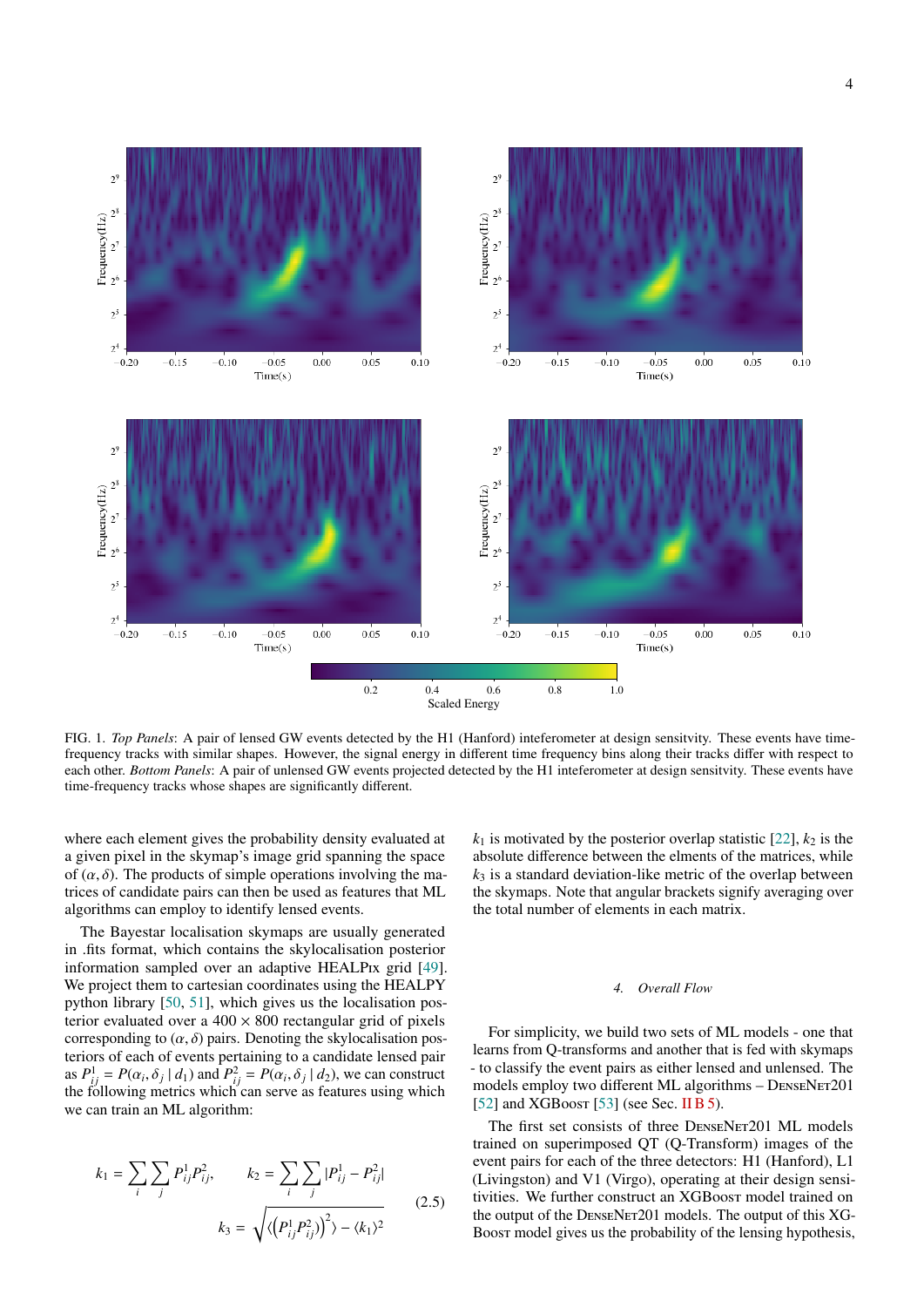5



<span id="page-4-0"></span>FIG. 2. *Top Panels*: Bayestar skymaps of a pair of lensed events detected by the H1 (Hanford), L1 (Livingston), V1 (Virgo) network at design sensitivity. The skymaps of these events overlap. *Bottom Panels*: Bayestar skymaps of a pair of unlensed events detected by the H1, L1, V1 network at design sensitivity. The skymaps of these events do not overlap.

given the Q-transform images:  $P(H_L | \text{QT1}, \text{QT2})$ <sup>[3](#page-4-2)</sup>.

We construct another XGBoost model trained on the metrics derived from pairs of lensed and unlensed Bayestar skymaps. The output of this XGBoost model gives us the probability of the lensing hypothesis, given the Bayestar skymaps:  $P(H_L|SM1, SM2)$ .

The final output of our ML classifier is then given by:

<span id="page-4-3"></span>
$$
P(\mathcal{H}_L | \{QT1, QT2\}; \{SM1, SM2\}) = P(\mathcal{H}_L | QT1, QT2) \cdot P(\mathcal{H}_L | SM1, SM2)
$$
\n(2.6)

We summarize the overall flow of our classification scheme in Fig. [3.](#page-5-0)

# <span id="page-4-1"></span>*5. Machine Learning Models*

In this subsection, we briefly summarize the ML algorithms we use: DENSENET201 and XGBoost.

*a.* DenseNet201*:* A number of supervised machine learning algorithms exist for binary classification problems. However, only a relatively small subset of these are particularly suited for image recognition. Among them is the DENSENET ML [\[52\]](#page-10-6) algorithm, which is a kind of convolutional neural

network (CNN) with important improvements to mitigate problems that typically plague CNNs. A CNN, in turn, is a category of artificial neural networks (see, e.g, [\[54\]](#page-10-8)) often used for classification problems that involve images, image recognition and computer vision (see, for example, [\[55\]](#page-10-9)).

The basic architecture of a neural network consists of input/output layers of neurons, and a set of hidden layers in between [\[56\]](#page-10-10). Each neuron holds a number between in the range [0, 1]. An image passed to a neural network would fill the neurons of the input layer with values corresponding to the pixels of the image grid. The classification prediction of the neural network is recorded in the neurons of the output layer; specifically, in a binary classification problem such as ours, the output layer has one neuron representing the probability that the pair of superimposed Q-transforms corresponds to the "lensed" case.

The neurons in each hidden layer are derived using a two step process. The first step involves a linear operation between the vector of neurons  $\vec{a}$  in the previous layer, and a matrix of weights  $\overleftrightarrow{W}$ , and the second a non-linear operation that maps

<span id="page-4-2"></span><sup>&</sup>lt;sup>3</sup> A more complete notation for this probability would be as follows: *P*( $H_L$ |{ QT1-H1, QT2-H1}; { QT1-L1, QT2-L1}; { QT1-V1, QT2-V1}). However, for notational simplicity, we omit the reference to the interferometers.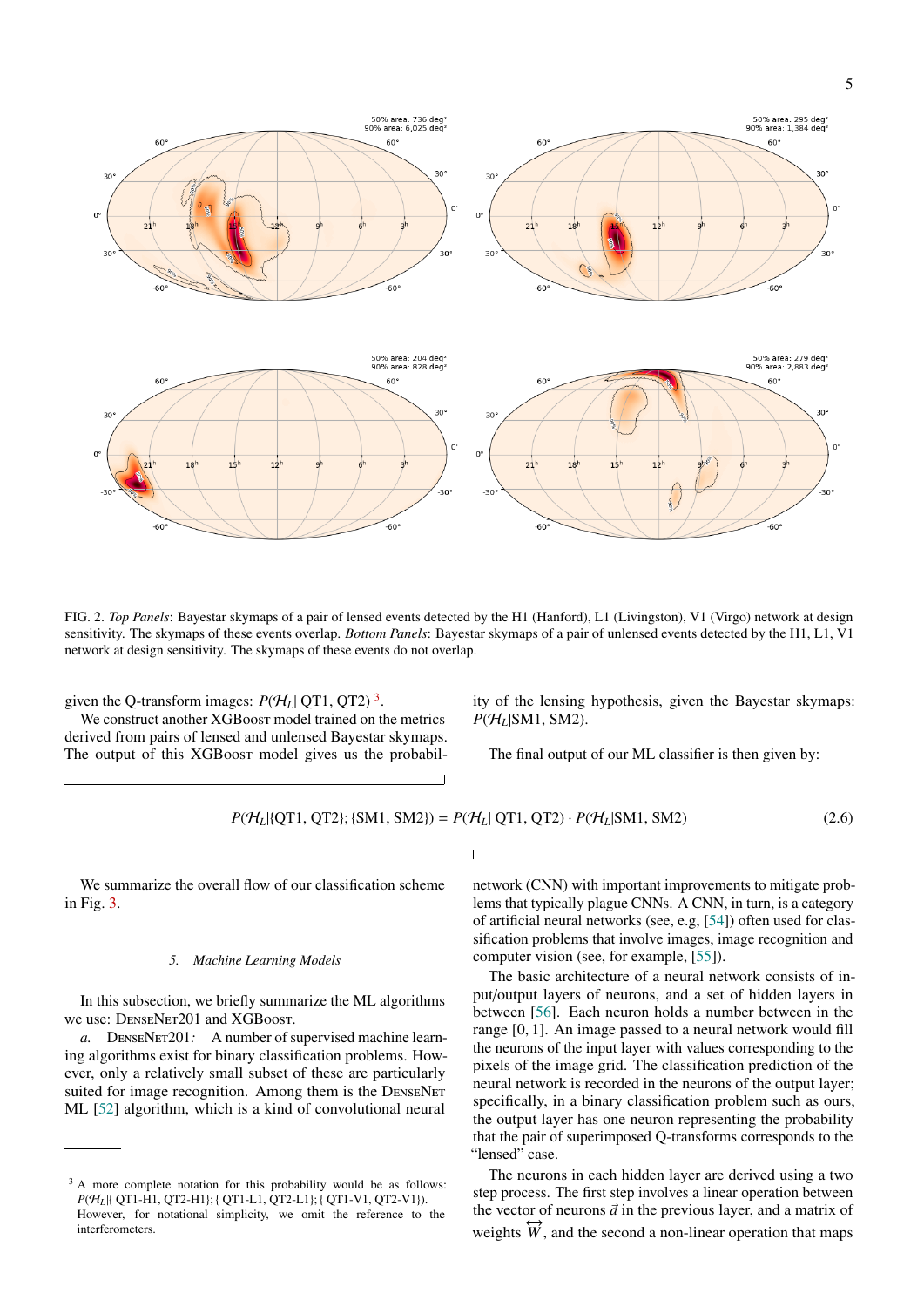

<span id="page-5-0"></span>FIG. 3. A visual representation of the overall flow of our ML classification scheme. Note that, in principle, one could have avoided the step that trains a second XGBoost algorithm on features derived exclusively from the skymaps, and instead just used one XGBoost that jointly trains on features from the skymaps and the outputs of the DenseNet algorithms. We found that both methods give similar results. We therefore choose to include the additional XGBoost because it facilitates a stepwise analysis of the outputs of the individual components of the overall flow, trained separately on intrinsic and extrinsic parameters of the candidate pairs.

the output of the linear operation to numbers in the range  $[0, 1]$ :

<span id="page-5-1"></span>
$$
\vec{a}_{n+1} = f(\overleftrightarrow{W}_n \cdot \vec{a}_n + \vec{b}_n) \tag{2.7}
$$

Here, the non-linear function *f* is referred to as the "activation function"; common choices include the "sigmoid function" and "the rectified linear unit" (ReLu) function (see, e.g., [\[57\]](#page-10-11)). Further, the vector  $\vec{b}$  is called the "bias". This process is applied iteratively until the output layer is filled.

Training the neural network ultimately comes down to determining an optimal choice of weights matrices and bias vectors. This can be achieved by feeding the neural network with labelled data, and penalizing the network's incorrect predictions using an appropriately defined cost function. The popular choice of cost function for binary classification is the binary cross entropy:

<span id="page-5-2"></span>
$$
L_{\rm CE} = -[y \log(p) + (1 - y) \log(1 - p)] \tag{2.8}
$$

where  $y$  is the ground-truth ("lensed" = 1 or "unlensed" = 0) of the labelled data, and *p* is the neural-network's predicted value for a given choice of weights and biases. Minimizing the loss function averaged over multiple training instances with distinct labelled data, using gradient descent, provides the required weights and biases.

In CNNs, some of the hidden layers perform convolution operations between the previous layer, and appropriately chosen filters, in place of the operation described in Eq. [\(2.7\)](#page-5-1). The filter can be thought of as a matrix whose size is usually smaller than the matrix of pixels input to the CNN. The convolution operation then involves "sliding" the filter across the pixel grid matrix, which mathematically amounts to taking the product of the filter with each of the submatrices of the pixel grid matrix. The resulting output is sometimes referred to as a "feature map".

A DenseNet is a type of deep CNN. In addition, its architecture has a few modifications to alleviate some of the problems commonly faced when using CNNs. DenseNet's are based on the observation that CNNs can be substantially deeper, more accurate, and computationally efficient to train if there are shorter connections between the layers close to the input and those close to the output. Thus, in a typical DenseNet model, for each layer, the feature maps of all preceding layers are used as inputs. Furthermore, the current layer's own feature map is used as input to all the subsequent layers. Because of this type of architecture, DenseNet models have several advantages compared to other CNN models. They greatly reduce the number of parameters that define the architecture of the neural network, mitigate the vanishing-gradient problem, encourage feature reuse and strengthen the feature propagation through the network.

*b.* XGBoost*:* eXtreme Gradient Boosting, (XGBoost) [\[53\]](#page-10-7) is a type of ensemble classifier that uses the combined output of a collection of trained decision trees to provide a probabilistic prediction of class-membership to data that needs to be seggregated into discrete categories. A decision tree, in turn, learns from training data by iteratively placing linear cuts in feature-space which minimizes an appropriately chosen loss function. The repeated splits result in the seggregated data being pushed down two separate branches at each leaf node in the tree, starting from the root-node where the first split in the training data takes place, and ending at leaf nodes where a terminating criterion (e.g: minimum number of samples in a leaf) has been satisfied.

"Bagging" (see, e.g.,  $[58]$ ) and "boosting" (see, e.g,  $[59]$ ) are two ways in which the outputs of decision trees can be combined. In bagging, bootstrapped copies of the training data are passed to a collection of decision trees. The trees are then fitted, in parallel, to the training data they receive, and the final prediction of the classifier is an average over all the outputs across the ensemble of trees [\[60\]](#page-10-14). In contrast, boosting algorithms such as XGBoost, fit decision trees to training data sequentially, where each subsequent tree improves on the errors in the predictions of class probability of the preceding tree.

In eXtreme Gradient Boosting, the iterative process of incrementally improving the prediction of the classifier with every fitted decision tree, reduces to minimizing the following objective function [\[53\]](#page-10-7):

$$
\mathcal{L}_{t+1}^{\text{obj}} = \sum_{i} \mathcal{L}(y^i, p_{t+1}^i = p_t^i + O_t) + \gamma T + \frac{1}{2} \lambda O_t^2 \tag{2.9}
$$

where, as before,  $y^i$  is the ground truth of training data point *i*,  $p_i^i(p_{i+1}^i)$  is the classifier's predicted probability of class membership after the sequential fitting of  $t$  ( $t$  + 1) trees. For binary classification problems such as the one we are trying to tackle, the loss function  $\mathcal L$  is simply the binary cross-entropy defined in Eq. [\(2.8\)](#page-5-2) (summed over the entire training set), and  $O_t$  is the output of the decision tree  $t$  with respect to which the objective function is to be minimized. The piece  $\gamma T + \frac{1}{2}\lambda O_t^2$ in the objective function is a regularization term that controls the classifier's tendency towards overfitting by reducing its sensitivity to individual training data points. Here, *T* is the total number of leaves in a tree, and  $\lambda$ ,  $\gamma$  are hyperparameters that can be appropriately set depending on the data at hand.

Minimizing  $\mathcal{L}^{obj}$  for each decision tree (which can have a vast variety of structures) is in general highly complicated.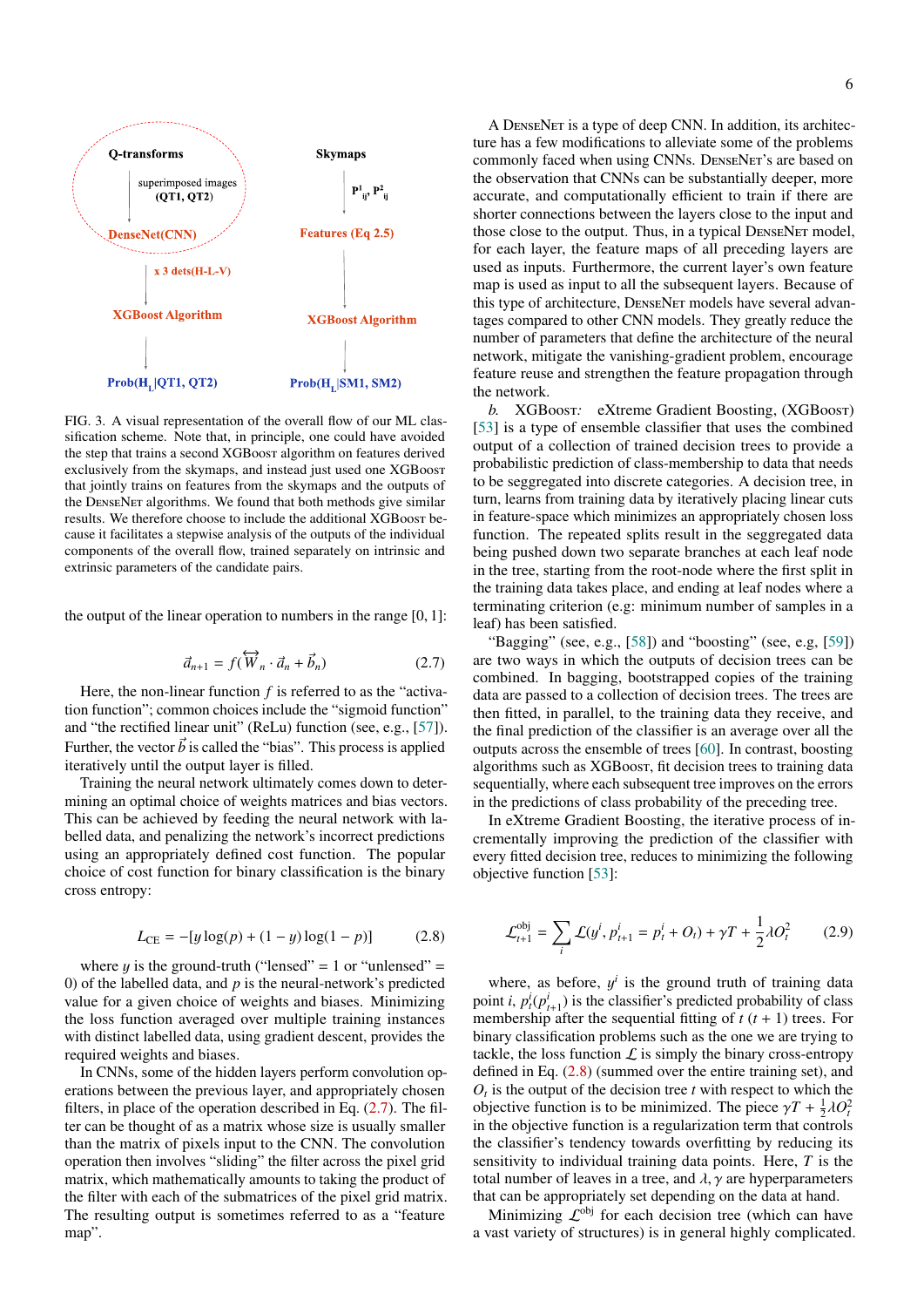XGBoost thus simplifies the minimization process in two ways. The first is that the loss function is approximated by a seconddegree Taylor polynomial in *O<sup>t</sup>* . The second is that within each tree, the objective function is repeatedly minimized at each leaf node. As a result, the process of fitting a decision tree reduces to maximizing the gain when splitting the training data at each leaf node. The gain is defined as the difference between the sum of the similarity scores of the two daughter nodes post the split, and the similarity score of the parent leaf. The similiarity score at a leaf node  $l$  (containing  $N_l$  training samples) in tree  $t + 1$  is defined as [\[53\]](#page-10-7):

$$
S_{t+1}^{l} = \frac{(\sum_{i}^{N_{l}} R_{t}^{i})^{2}}{\sum_{i} p_{t}^{i} (1 - p_{t}^{i}) + \lambda}
$$
(2.10)

where the sum is taken over all the samples in the leaf node, and  $R_t^i \equiv p_t^i - y^i$  is the residual of the *i*th training data point in the leaf node. The output of each tree, defined as  $S_{t+1}^{term} / \sum_{i} R_i^{i}$ for the terminal leaf node, is then rescaled by a user defined learning rate  $\eta$  and then added to the log of the odds ratio corresponding to  $p_t^i$ , from which the probability estimate of tree  $t + 1$  can be trivially computed.

As mentioned earlier,  $\lambda$ ,  $\gamma$  are user defined regularization parameters that control overfitting. Specifically,  $\gamma$  sets a threshold on the gain; leaves along branches whose gains do not exceed  $\gamma$  are pruned. Thus, since positive values of  $\lambda$  tend to reduce the gain,  $\lambda$  effectively encourages pruning, which in turn reduces the sensitivity of the decision tree to individual training data points. [4](#page-6-1)

#### *6. Training and optimisation*

*a.* DENSENET201 : We use a DENSENET pretrained on the "Imagenet dataset" [\[61\]](#page-10-15), which allows it to pick up features common to most images. We then add fully connected layers to it, along with the final layer of just one neuron, for our binary classification, and then retrain it with data specific to our problem (to wit, the superimposed Q-transforms). This method of pretraining with a generic data set and then retraining with a more specific one, is called "transfer learning". The most significant benefit of this method is that it reduces the size of the dataset required for training and solving the problem at hand.

For each of the three detectors H1, L1 and V1, we train three individual DENSENET201 models using superimposed Q-transform pairs, where each image corresponds to a 3 dimensional array ( $128 \times 128 \times 3$ ) of pixels <sup>[5](#page-6-2)</sup>. The DENSENET model is loaded with the imagenet weights using the neural network package [\[62\]](#page-10-16). To make it suitable for our binary classification task, its top layer is removed and a dense layer of 256 neurons with the ReLu activation function is added along with the final output layer of a single neuron with a sigmoid activation function. Each of the three models is trained on an equal number (1400) of lensed and unlensed Q -transform image pairs subselected from the DSTrV dataset using TPU 7

(Tensor Processing Unit) hardware, which is available in a  $k$  kaggle notebook [\[63\]](#page-10-17). In the top fully connected layer of the network, we use the sigmoid activation function (see. e.g., [\[64\]](#page-10-18)) and we employ the Adam optimizer [\[65\]](#page-10-19) for efficient gradient calculations. The model prediction is validated using a validation set sub-selected from the total training set.

*b.* XGBoost : As described in the previous section, XG-Boost has a number of tunable hyperparameters that need to be set based on the problem at hand.

The hyperparameter "n\_estimators" sets the number of decision trees in the ensemble classifier that are to be fit to the training data sequentially. It can equivalently be thought of as the number of fitting iterations the model goes through as it sequentially improves the prediction of the ensemble classifier. We set n estimators to 110. The learning rate, regularization parameter and tree complexity parameter are set to their default values of 0.3, 1, 0 respectively. The maximum depth of each decision tree is set using max depth  $= 6$ .

In addition, we also set the "scale pos weight" parameters to 0.01. This hyperparameter serves as a weight to account for training data being biased towards one class – in our case, the unlensed class, for which we had about 100 times more data points than for the lensed class.

The first XGBoost model is trained on the features derived from lensed and unlensed pairs of skymaps, described in Sec. [II B 3,](#page-2-2) using the "DSTrV" dataset. Additionally, a second XGBoost model is trained on the outputs of each of the three DenseNet models. The outputs of the two XGBoost models are then combined (cf. [2.6\)](#page-4-3) to provide a ranking statistic for candidate lensed pairs.

# <span id="page-6-0"></span>III. RESULTS

#### *1. Testing and Cross-validation*

We assess the performance of the trained ML models on the "DSTe" dataset. This allows us to compare their performance with the posterior overlap statistic, which is already computed for this dataset [\[22\]](#page-9-14). We summarize the performance of the ML models and the posterior overlap statistic with ROC <sup>[6](#page-6-3)</sup> plots of efficiency vs false positive probability (FPP), where efficiency is the ratio of accurately classified lensed events to the total number of lensed events, and FPP is the ratio of wrongly classified unlensed events to the total number of unlensed events.

To check the robustness of the outputs of the machine learning models to changing training sets , we use stratified k-fold cross validation. We implement cross validation by doing a round-robin of dividing our dataset into  $k = 3$  ( $k = 10$ ) parts for the DenseNet (XGBoost) models, using one part for validation and the rest for training. We test the *k* trained machines with the DSTe dataset.

# *2. ROC Plots*

We evaluate the performance of the overall classifier and its different components using ROCs. For comparison, we also

<span id="page-6-1"></span><sup>&</sup>lt;sup>4</sup> In ML literature,  $\lambda$  is often referred to as a "regularization parameter" and  $\gamma$ is referred to as a "tree complexity parameter".

<span id="page-6-2"></span><sup>5</sup> Each pixel contains RGB values that correspond to the normalized signal energy at discrete time-frequency coordinates in the Q-transform image.

<span id="page-6-3"></span><sup>6</sup> Receiver Operating Characteristic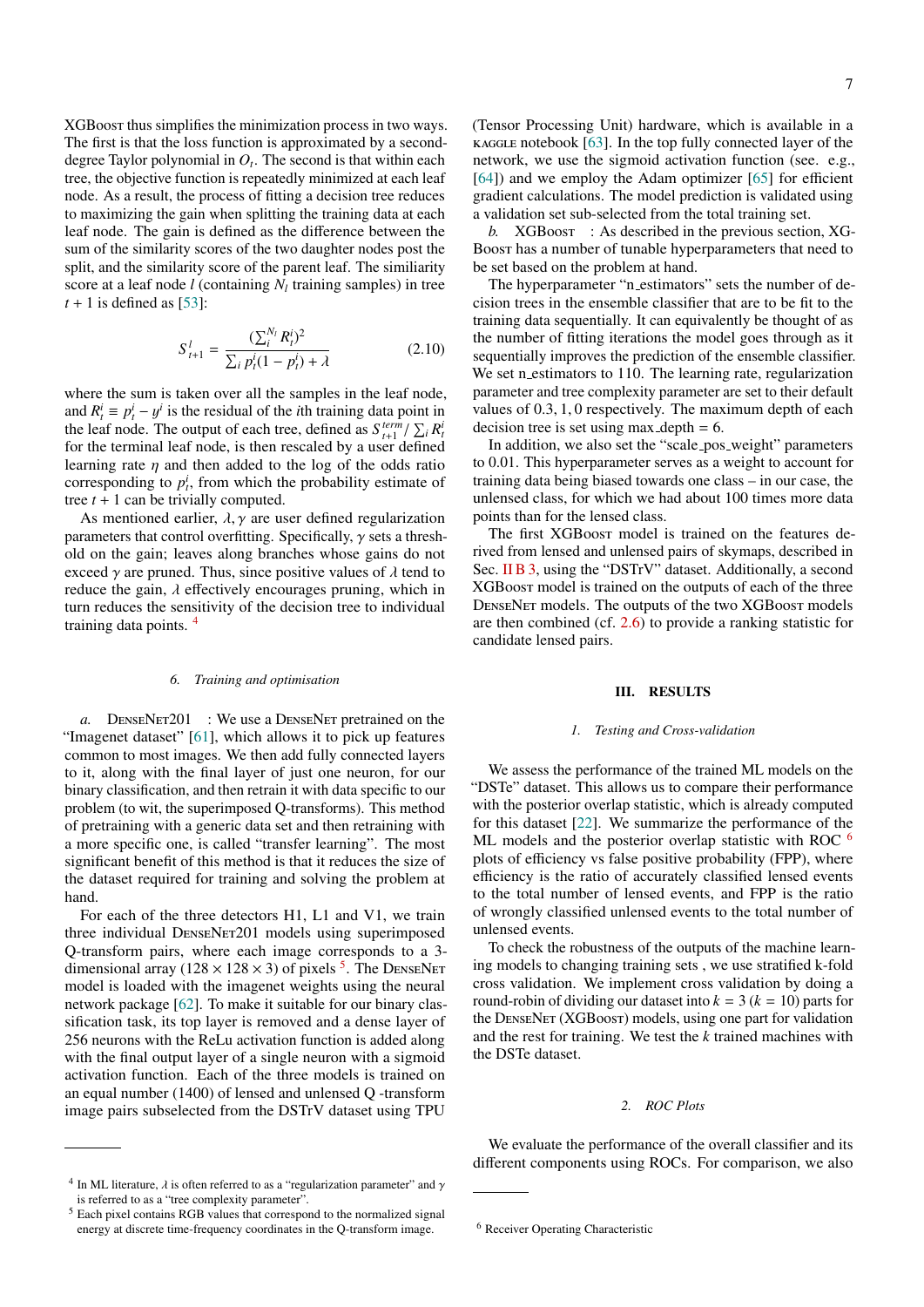plot the ROCs for the posterior overlap statistic. We first test the performance of the individual DenseNet models trained on Q-transforms pertaining to each of the three detectors: H1, L1 and V1. We then test the XGBoost model trained on the outputs of the DenseNet models. Since we used cross-validation to assess the robustness of the models, we trained and validated each of the models on the different cross-validation subsets of the DSTrV data set, and tested the differently trained models on the DSTe data set. This gives us an estimate of the variation of the ROCs due to differences in the training set.



<span id="page-7-1"></span>FIG. 4. ROCs for DenseNet models trained on lensed and unlensed pairs of superimposed Q-transforms, for different cross-validation subsets of the DSTrV training set. ROCs for models trained on Qtransforms corresponding to individual detectors are evaluated, in addition to ROCs pertaining to the XGBoost model trained on the outputs of the individual DenseNet models. For comparison, the ROC for the posterior overlap statistic that uses parameter estimation posteriors on the component masses,  $m_1$ ,  $m_2$ , is also plotted. At low false positive probabilities, the individual DensetNet models perform comparably to the posterior-overlap statistic. On the other hand, the XGBoost model produces efficiencies that are 1.<sup>5</sup> <sup>−</sup> 2 times better than the posterior overlap statistic at low FPPs, although there is some variation in the ROCs when the training set is changed, caused by small-number statistics. These improvements at low FPPs must therefore be interpreted with some caution.

Fig. [4](#page-7-1) plots ROCs for the outputs of these models trained on Q-transforms. The ROC for the posterior overlap statistic constructed using parameter estimation posteriors on the component masses  $(m_1, m_2)$ , is also plotted for comparison. The ROCs pertaining to the individual DENSENET H1, L1, V1 models perform similarly to the ROC for the posterior overlap statistic, both at low and high false positive probabilities. The mean ROC corresponding to the XGBoost model trained on the outputs of the individual DenseNet models performs comparably to the posterior overlap statistic. At very low FPPs, ML seems to perform about  $1.5 - 2$  times better than the posterior overlap statistic. However, there is some variation in the XGBoost model's ROC due to the changing training set. These improvements must therefore be interpreted with some caution. As the variation in the ROCs at these FPPs suggests,

low-number statistics are likely causing the ROC to be sensitive to changes in the training set.



<span id="page-7-2"></span>FIG. 5. ROCs for the XGBoost model trained on metrics derived from pairs of Bayestar localisation skymaps, for different cross-validation subsets of the DSTrV trainsing set. For comparison, the ROC for the posterior overlap statistic that uses parameter estimation posteriors on the skylocation coordinates,  $\alpha$ ,  $\delta$ , is also plotted. The XGBoost performs almost as well (in fact, marginally better if only the mean ROC is considered), as the posterior overlap statistic, at low false positive probabilities.

Fig. [5](#page-7-2) plots ROCs for the XGBoost model trained on the features (metrics) derived from pairs of Bayestar skymaps. Each ROC pertains to a different cross-validation subset of the DSTrV dataset. The ROC for the posterior overlap statistic evaluated using only the right-ascension  $(\alpha)$  and declination  $(\delta)$ is plotted for comparison. The XGBoost performs as well as the posterior overlap statistic at low false positive probabilities, although at higher false positive probabilities the latter performs marginally better. As with the DenseNet models, there is some variation in the ROCs when the training set is varied.

Fig. [6](#page-8-0) plots ROCs for the overall classifier, which is an XGBoost model trained on the outputs of the DenseNet models and the first XGBoost model. For comparison, the ROC for the posterior overlap statistic evaluated using the parameter estimation posterior on  $m_1$ ,  $m_2$ ,  $\alpha$ ,  $\delta$  is also plotted. The mean ROC for the overall classifier performs almost identically to the posterior overlap statistic at low false positive probabilities, although at higher false positive probabilities the posterior overlap statistic performs marginally better.

## <span id="page-7-0"></span>IV. SUMMARY AND OUTLOOK

GW observations of BBH events is expected to increase significantly in future observing runs, with  $O(10^2)$  events during O4 and  $O(10^5 - 10^6)$  during the 3G era. The number of candidate lensed pairs to classifiy could therefore be as high as  $O(10^4)$  and  $O(10^{10} - 10^{12})$ , respectively. Current optimal Bayesian methods, such as the posterior overlap statistic, rely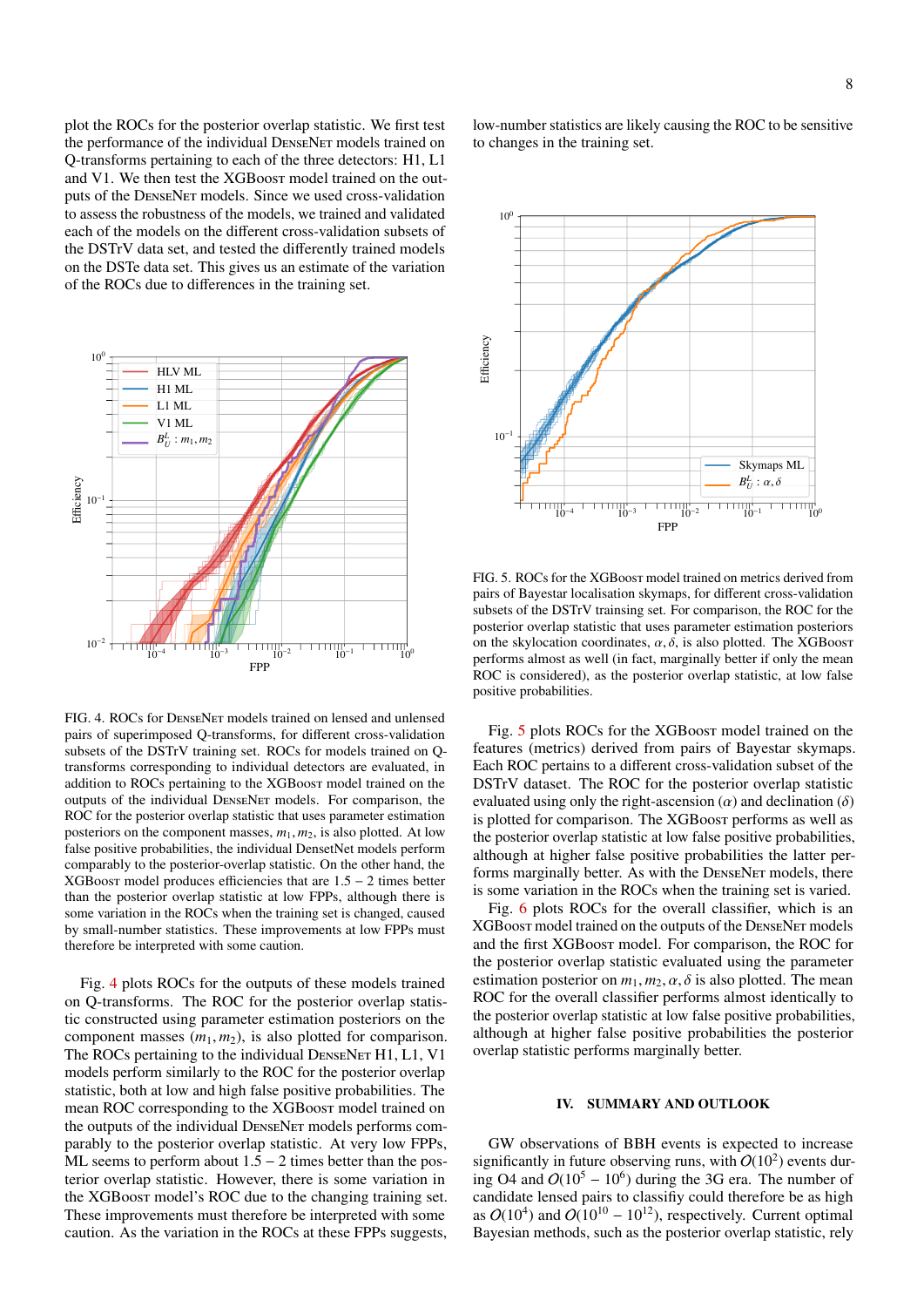

<span id="page-8-0"></span>FIG. 6. ROCs for the overall classifier, for different cross-validation subsets of the DSTrV trainsing set. Note that the output of the overall classifier is the output of the XGBoost model trained on the ouputs of the three DenseNet models pertaining to H1, L1 and V1, as well as the ouput of the first XGBoost model trained on Bayestar skymaps. At low false positive probabilities, the classifier performs almost identically to the posterior overlap statistic, with mild variation in the ROCs when the training data set is varied.

on the parameter estimation posterior on the source parameters, which could take anywhere from several hours to several days to sample.

This therefore motivates the need to come up with a preliminary classification scheme, that can rapidly rule out the vast majority of unlensed candidates. To that end, as a proof-ofprinciple, we construct a machine learning based classifier that can classify pairs of non-spinning BBH events in seconds. We use two ML algorithms: DenseNet201 and XGBoost, to build models trained on time frequency maps and Bayestar skymaps of pairs of events. We construct 3 DenseNet models trained on GW events projected onto each of the three detectors in the LIGO-Virgo network at design sensitivity. The outputs of these models are fed to an XGBoost classifier to construct a corresponding model. The output of this model is then combined with the ouput of another XGBoost model trained on pairs of lensed and unlensed Bayestar skymaps, to produce the final ranking statistic of our overall ML classifier (cf. Fig. [3](#page-5-0) and Eq. [2.6\)](#page-4-3).

We train and validate the classifier on cross-validation subsets of the DSTrV dataset, and test the performance of the ML classifier (including its different components) on the DSTe dataset. We find that the overall ML classifier performs comparably to the posterior overlap statistic evaluated from the parameter estimation posterior on  $m_1, m_2, \alpha, \delta$ . More specifically, the performance of the ML classifier, as captured by ROC plots, shows that at low false positive probabilities, the classifier performs almost identically to the posterior overlap statistic, although at high false positive probabilities, the performance of the latter is marginally better.

Simple benchmarking tests suggest that our trained ML clas-

sifier is able to classify each event within  $2 - 3$  seconds <sup>[7](#page-8-1)</sup>. Including the time to produce the Q-transform images and Bayestar skymaps, the total classification time is still less than a minute. This is significantly faster than the posterior overlap statistic, which takes several minutes to classify once the parameter estimation posteriors are available. Since, in addition, these posteriors themselves can take hours to days to produce, per event, the benefit of using ML to perform a preliminary sweep of lensed candidate pairs to rule out the vast majority of them as unlensed, becomes manifestly evident.

Additionally, rapid ranking of candidate pairs makes estimating a background distribution computationally feasible. Such a distribution enables assigning statistics such as p-values/false positive probabilities, which are often the preferred statistics since they can be interpreted independently of the models used to analyze the pairs. Another potentially useful application of the rapid identification (and dissemination) of lensed GW events is in multi-messenger astronomy, since the joint GW-EM detection of lensed events could enable important tests of general relativity.

It might be worth mentioning that in addition to the posterior overlap statistic, there are more comprehensive Bayesian classification methods that take even longer to run. A fully Bayesian, joint parameter estimation scheme to identify lensed pairs by evaluating a coherence ratio that accounts for correlations between parameters of lensed events, and selection effects, currently takes of the order of weeks to complete, per candidate pair [\[66,](#page-10-20) [67\]](#page-10-21). A more approximate joint parameter estimation method that neglects selection effects, is found to identify lensed pairs with similar efficiencies as the full joint parameter method, but within hours instead of weeks [\[68\]](#page-10-22). Thus, identifying lensed pairs from the enormous number of candidate pairs in future observing runs, can follow a step-wise procedure, where an ML classification method such as ours can rapidly rule most of the candidate pairs as unlensed. The surviving pairs can then be followed up by the posterior overlap statistic, and then by joint parameter estimation methods.

Note that our work assumed stationary Gaussian noise, and that the candidate pairs consist of confirmed, high-significance non-spinning BBH events. We plan to systematically relax these assumptions in future work. Specifically, we are currently looking at the possibility of classifying confident GW events in real noise. We plan to train the machine on events injected in real noise, whiten the data so that the Q-transforms are less sensitive to varying PSDs, and investigate the possibility of using additional features. We are also working towards the classification of marginal BBH events, with an ML scheme similar to what was presented in this work. We hope to report the results of these investigations in the near future.

# V. ACKNOWLEDGEMENTS

We would like to thank Deep Chatterjee and Otto Hanuksela for useful discussions. We thank K. Haris for providing the DSTe dataset used in [\[22\]](#page-9-14). We also thank Pinak Mandal and Shashank Roy for helping SG learn various machine learning techniques. SG's, SJK's, and PA's research was supported by the Department of Atomic Energy, Government of

<span id="page-8-1"></span><sup>7</sup> Note that this time is largely taken up in loading the necessary files for classification. The classification step itself takes less than a second.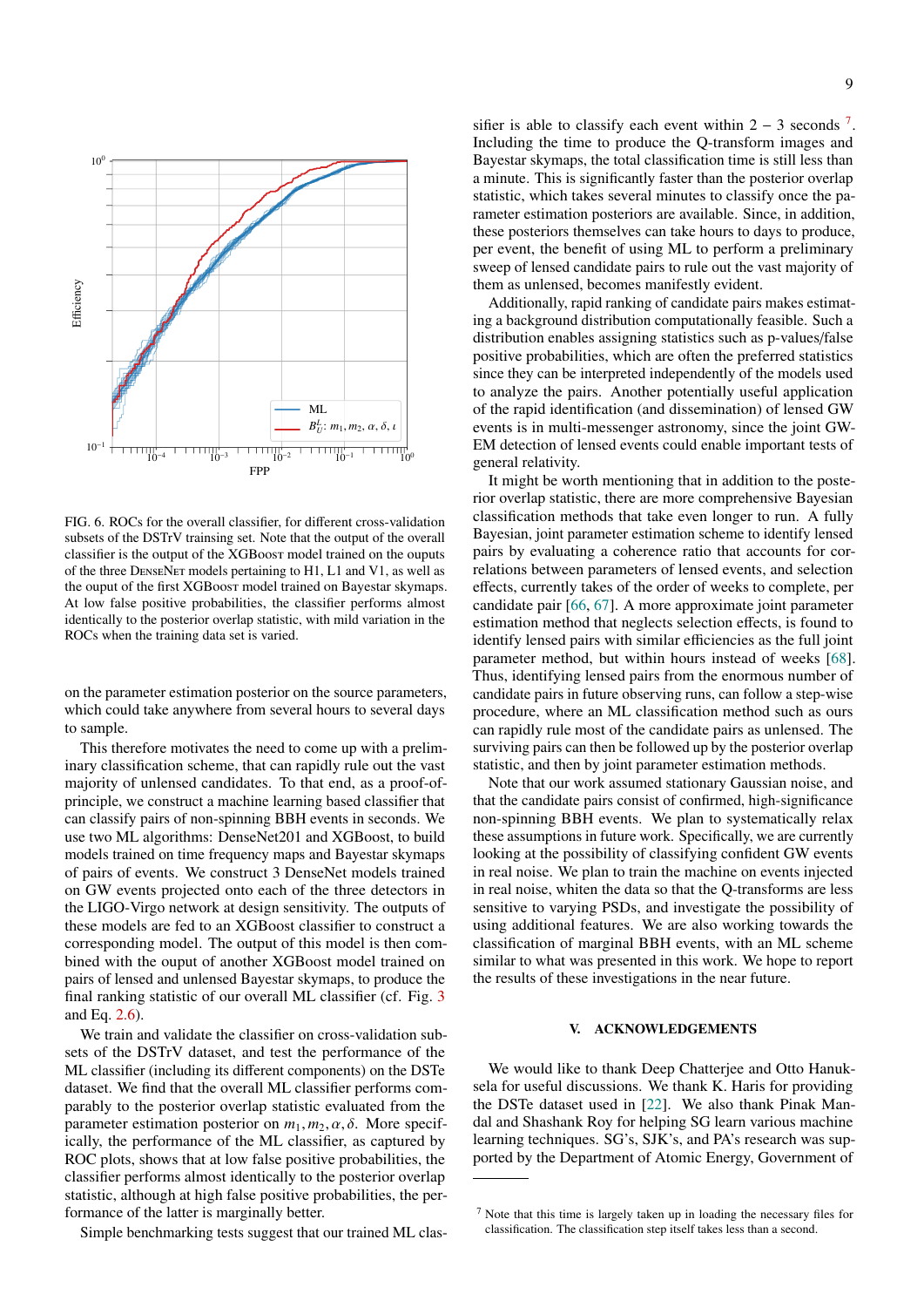India. In addition, SJK's research was supported by the Simons Foundation through a Targeted Grant for the Mathematical and Physical Sciences to ICTS-TIFR. PA's research was supported by the Max Planck Society through a Max Planck Partner Group at ICTS and by the Canadian Institute for Advanced Research through the CIFAR Azrieli Global Scholars program. This research has made use of data, software and/or web tools obtained from the Gravitational Wave Open Science Center (https://www.gwopenscience.org), a service of LIGO

- <span id="page-9-0"></span>[1] J. Aasi *et al.*, [Classical and Quantum Gravity](http://dx.doi.org/10.1088/0264-9381/32/7/074001) **32**, 074001 (2015), [arXiv:1411.4547 \[gr-qc\].](http://arxiv.org/abs/1411.4547)
- <span id="page-9-1"></span>[2] F. Acernese *et al.*, [Classical and Quantum Gravity](http://dx.doi.org/ 10.1088/0264-9381/32/2/024001) 32, 024001 [\(2015\),](http://dx.doi.org/ 10.1088/0264-9381/32/2/024001) [arXiv:1408.3978 \[gr-qc\].](http://arxiv.org/abs/1408.3978)
- <span id="page-9-2"></span>[3] R. Abbott *et al.*, arXiv e-prints , arXiv:2010.14527 (2020), [arXiv:2010.14527 \[gr-qc\].](http://arxiv.org/abs/2010.14527)
- [4] B. P. Abbott *et al.*, [Physical Review X](http://dx.doi.org/10.1103/PhysRevX.9.031040) 9, 031040 (2019), [arXiv:1811.12907 \[astro-ph.HE\].](http://arxiv.org/abs/1811.12907)
- [5] B. Zackay, L. Dai, T. Venumadhav, J. Roulet, and M. Zaldarriaga, arXiv e-prints , arXiv:1910.09528 (2019), [arXiv:1910.09528 \[astro-ph.HE\].](http://arxiv.org/abs/1910.09528)
- [6] T. Venumadhav, B. Zackay, J. Roulet, L. Dai, and M. Zaldarriaga, Phys. Rev. D 101[, 083030 \(2020\),](http://dx.doi.org/ 10.1103/PhysRevD.101.083030) [arXiv:1904.07214](http://arxiv.org/abs/1904.07214) [\[astro-ph.HE\].](http://arxiv.org/abs/1904.07214)
- [7] T. Venumadhav, B. Zackay, J. Roulet, L. Dai, and M. Zaldarriaga, Phys. Rev. D 100[, 023011 \(2019\),](http://dx.doi.org/ 10.1103/PhysRevD.100.023011) [arXiv:1902.10341](http://arxiv.org/abs/1902.10341) [\[astro-ph.IM\].](http://arxiv.org/abs/1902.10341)
- <span id="page-9-3"></span>[8] B. Zackay, T. Venumadhav, L. Dai, J. Roulet, and M. Zaldarriaga, Phys. Rev. D 100[, 023007 \(2019\),](http://dx.doi.org/10.1103/PhysRevD.100.023007) [arXiv:1902.10331](http://arxiv.org/abs/1902.10331) [\[astro-ph.HE\].](http://arxiv.org/abs/1902.10331)
- <span id="page-9-4"></span>[9] B. P. Abbott *et al.*, [Physical Review D](http://dx.doi.org/10.1103/PhysRevD.100.104036) 100, 104036 (2019), [arXiv:1903.04467 \[gr-qc\].](http://arxiv.org/abs/1903.04467)
- <span id="page-9-5"></span>[10] R. Abbott *et al.*, arXiv e-prints , arXiv:2010.14529 (2020), [arXiv:2010.14529 \[gr-qc\].](http://arxiv.org/abs/2010.14529)
- <span id="page-9-6"></span>[11] H. C. Ohanian, [International Journal of Theoretical Physics](http://dx.doi.org/10.1007/BF01810927) 9, [425 \(1974\).](http://dx.doi.org/10.1007/BF01810927)
- [12] P. V. Bliokh and A. A. Minakov, [Astrophysics and Space Science](http://dx.doi.org/10.1007/BF00644818) 34[, L7 \(1975\).](http://dx.doi.org/10.1007/BF00644818)
- [13] R. J. Bontz and M. P. Haugan, [Astrophysics and Space Science](http://dx.doi.org/10.1007/BF00654034) 78[, 199 \(1981\).](http://dx.doi.org/10.1007/BF00654034)
- <span id="page-9-16"></span>[14] S. Deguchi and W. D. Watson, [The Astrophysical Journal](http://dx.doi.org/10.1086/164389) 307, [30 \(1986\).](http://dx.doi.org/10.1086/164389)
- <span id="page-9-7"></span>[15] T. T. Nakamura, *[Phys. Rev. Lett.](http://dx.doi.org/10.1103/PhysRevLett.80.1138)* **80**, 1138 (1998).
- <span id="page-9-8"></span>[16] X.-L. Fan, K. Liao, M. Biesiada, A. Piorkowska-Kurpas, and Z.- ´ H. Zhu, Phys. Rev. Lett. 118[, 091102 \(2017\),](http://dx.doi.org/10.1103/PhysRevLett.118.091102) [arXiv:1612.04095](http://arxiv.org/abs/1612.04095) [\[gr-qc\].](http://arxiv.org/abs/1612.04095)
- <span id="page-9-9"></span>[17] G. P. Smith, M. Bianconi, M. Jauzac, J. Richard, A. Robertson, C. P. L. Berry, R. Massey, K. Sharon, W. M. Farr, and J. Veitch, MNRAS 485[, 5180 \(2019\),](http://dx.doi.org/ 10.1093/mnras/stz675) [arXiv:1805.07370 \[astro-ph.HE\].](http://arxiv.org/abs/1805.07370)
- <span id="page-9-10"></span>[18] S. Jung and C. S. Shin, *Phys. Rev. Lett.* **122**[, 041103 \(2019\).](http://dx.doi.org/10.1103/PhysRevLett.122.041103)
- <span id="page-9-11"></span>[19] S. Dodelson, *Gravitational Lensing* (2017).
- <span id="page-9-12"></span>[20] S. Fairhurst, [New Journal of Physics](http://dx.doi.org/10.1088/1367-2630/11/12/123006) 11, 123006 (2009), [arXiv:0908.2356 \[gr-qc\].](http://arxiv.org/abs/0908.2356)
- <span id="page-9-13"></span>[21] S. Fairhurst, [Classical and Quantum Gravity](http://dx.doi.org/10.1088/1361-6382/aab675) 35, 105002 (2018), [arXiv:1712.04724 \[gr-qc\].](http://arxiv.org/abs/1712.04724)
- <span id="page-9-14"></span>[22] K. Haris, A. K. Mehta, S. Kumar, T. Venumadhav, and P. Ajith, arXiv e-prints , arXiv:1807.07062 (2018), [arXiv:1807.07062](http://arxiv.org/abs/1807.07062) [\[gr-qc\].](http://arxiv.org/abs/1807.07062)
- <span id="page-9-15"></span>[23] L. P. Singer, D. A. Goldstein, and J. S. Bloom, arXiv e-prints, arXiv:1910.03601 (2019), [arXiv:1910.03601 \[astro-ph.CO\].](http://arxiv.org/abs/1910.03601)
- <span id="page-9-17"></span>[24] Y. Wang, A. Stebbins, and E. L. Turner, *[Phys. Rev. Lett.](http://dx.doi.org/10.1103/PhysRevLett.77.2875)* **77**, [2875 \(1996\).](http://dx.doi.org/10.1103/PhysRevLett.77.2875)
- [25] R. Takahashi and T. Nakamura, ApJ 595[, 1039 \(2003\),](http://dx.doi.org/10.1086/377430) arXiv:astro-ph/[0305055 \[astro-ph\].](http://arxiv.org/abs/astro-ph/0305055)

Laboratory, the LIGO Scientific Collaboration and the Virgo Collaboration. LIGO is funded by the U.S. National Science Foundation. Virgo is funded by the French Centre National de Recherche Scientifique (CNRS), the Italian Istituto Nazionale della Fisica Nucleare (INFN) and the Dutch Nikhef, with contributions by Polish and Hungarian institutes. Some of the computations were performed with the aid of the Alice com-puting cluster at ICTS-TIFR, and rest on KAGGLE [\[63\]](#page-10-17) with TPU hardware acceleration.

- <span id="page-9-30"></span>[26] L. Dai and T. Venumadhav, arXiv e-prints , arXiv:1702.04724 (2017), [arXiv:1702.04724 \[gr-qc\].](http://arxiv.org/abs/1702.04724)
- <span id="page-9-18"></span>[27] J. María Ezquiaga, D. E. Holz, W. Hu, M. Lagos, and R. M. Wald, arXiv e-prints , arXiv:2008.12814 (2020), [arXiv:2008.12814 \[gr-qc\].](http://arxiv.org/abs/2008.12814)
- <span id="page-9-19"></span>[28] J. Veitch, V. Raymond, B. Farr, W. Farr, P. Graff, S. Vitale, B. Aylott, K. Blackburn, N. Christensen, M. Coughlin, W. Del Pozzo, F. Feroz, J. Gair, C.-J. Haster, V. Kalogera, T. Littenberg, I. Mandel, R. O'Shaughnessy, M. Pitkin, C. Rodriguez, C. Röver, T. Sidery, R. Smith, M. Van Der Sluys, A. Vecchio, W. Vousden, and L. Wade, Phys. Rev. D 91[, 042003 \(2015\).](http://dx.doi.org/10.1103/PhysRevD.91.042003)
- <span id="page-9-20"></span>[29] O. A. Hannuksela, K. Haris, K. K. Y. Ng, S. Kumar, A. K. Mehta, D. Keitel, T. G. F. Li, and P. Ajith, ApJ 874[, L2 \(2019\),](http://dx.doi.org/ 10.3847/2041-8213/ab0c0f) [arXiv:1901.02674 \[gr-qc\].](http://arxiv.org/abs/1901.02674)
- <span id="page-9-21"></span>[30] R. Abbott *et al.*, arXiv e-prints , arXiv:2010.14533 (2020), [arXiv:2010.14533 \[astro-ph.HE\].](http://arxiv.org/abs/2010.14533)
- <span id="page-9-22"></span>[31] K. K. Y. Ng, K. W. K. Wong, T. Broadhurst, and T. G. F. Li, Phys. Rev. D 97[, 023012 \(2018\),](http://dx.doi.org/10.1103/PhysRevD.97.023012) [arXiv:1703.06319 \[astro](http://arxiv.org/abs/1703.06319)[ph.CO\].](http://arxiv.org/abs/1703.06319)
- <span id="page-9-23"></span>[32] F. Xu, J. M. Ezquiaga, and D. E. Holz, arXiv e-prints , arXiv:2105.14390 (2021), [arXiv:2105.14390 \[astro-ph.CO\].](http://arxiv.org/abs/2105.14390)
- <span id="page-9-24"></span>[33] D. Reitze, R. X. Adhikari, S. Ballmer, B. Barish, L. Barsotti, G. Billingsley, D. A. Brown, Y. Chen, D. Coyne, R. Eisenstein, M. Evans, P. Fritschel, E. D. Hall, A. Lazzarini, G. Lovelace, J. Read, B. S. Sathyaprakash, D. Shoemaker, J. Smith, C. Torrie, S. Vitale, R. Weiss, C. Wipf, and M. Zucker, in *Bulletin of the American Astronomical Society*, Vol. 51 (2019) p. 35, [arXiv:1907.04833 \[astro-ph.IM\].](http://arxiv.org/abs/1907.04833)
- [34] S. Hild, S. Chelkowski, and A. Freise, arXiv e-prints , arXiv:0810.0604 (2008), [arXiv:0810.0604 \[gr-qc\].](http://arxiv.org/abs/0810.0604)
- <span id="page-9-25"></span>[35] S. Hild, M. Abernathy, F. Acernese, P. Amaro-Seoane, N. Andersson, K. Arun, F. Barone, B. Barr, M. Barsuglia, M. Beker, and et al., [Classical and Quantum Gravity](http://dx.doi.org/ 10.1088/0264-9381/28/9/094013) 28, 094013 (2011).
- <span id="page-9-26"></span>[36] S. Chatterji, L. Blackburn, G. Martin, and E. Katsavounidis, [Classical and Quantum Gravity](http://dx.doi.org/10.1088/0264-9381/21/20/024) 21, S1809 (2004).
- <span id="page-9-27"></span>[37] L. P. Singer and L. R. Price, [Physical Review D](http://dx.doi.org/10.1103/PhysRevD.93.024013) 93, 024013 [\(2016\),](http://dx.doi.org/10.1103/PhysRevD.93.024013) [arXiv:1508.03634 \[gr-qc\].](http://arxiv.org/abs/1508.03634)
- <span id="page-9-28"></span>[38] C. Cutler and É. E. Flanagan, *Phys. Rev. D* 49[, 2658 \(1994\),](http://dx.doi.org/10.1103/PhysRevD.49.2658) arXiv:gr-qc/[9402014 \[gr-qc\].](http://arxiv.org/abs/gr-qc/9402014)
- <span id="page-9-31"></span>[39] L. Dai, B. Zackay, T. Venumadhav, J. Roulet, and M. Zaldarriaga, arXiv e-prints , arXiv:2007.12709 (2020), [arXiv:2007.12709 \[astro-ph.HE\].](http://arxiv.org/abs/2007.12709)
- <span id="page-9-29"></span>[40] R. Magee *et al.*, ApJ 910[, L21 \(2021\),](http://dx.doi.org/10.3847/2041-8213/abed54) [arXiv:2102.04555 \[astro](http://arxiv.org/abs/2102.04555)[ph.HE\].](http://arxiv.org/abs/2102.04555)
- <span id="page-9-32"></span>[41] T. E. Collett, [The Astrophysical Journal](http://dx.doi.org/10.1088/0004-637x/811/1/20) **811**, 20 (2015).
- <span id="page-9-33"></span>[42] M. Hannam, P. Schmidt, A. Bohé, L. Haegel, S. Husa, F. Ohme, G. Pratten, and M. Pürrer, *Phys. Rev. Lett.* **113**[, 151101 \(2014\),](http://dx.doi.org/ 10.1103/PhysRevLett.113.151101) [arXiv:1308.3271 \[gr-qc\].](http://arxiv.org/abs/1308.3271)
- [43] S. Husa, S. Khan, M. Hannam, M. Pürrer, F. Ohme, X. J. Forteza, and A. Bohé, *Phys. Rev. D* 93[, 044006 \(2016\).](http://dx.doi.org/10.1103/PhysRevD.93.044006)
- <span id="page-9-34"></span>[44] S. Khan, S. Husa, M. Hannam, F. Ohme, M. Pürrer, X. J. Forteza, and A. Bohé, *Phys. Rev. D* 93[, 044007 \(2016\).](http://dx.doi.org/10.1103/PhysRevD.93.044007)
- <span id="page-9-35"></span>[45] LIGO Scientific Collaboration, ["LIGO Algorithm Library - LAL-](http://dx.doi.org/10.7935/GT1W-FZ16)[Suite,"](http://dx.doi.org/10.7935/GT1W-FZ16) free software (GPL) (2018).